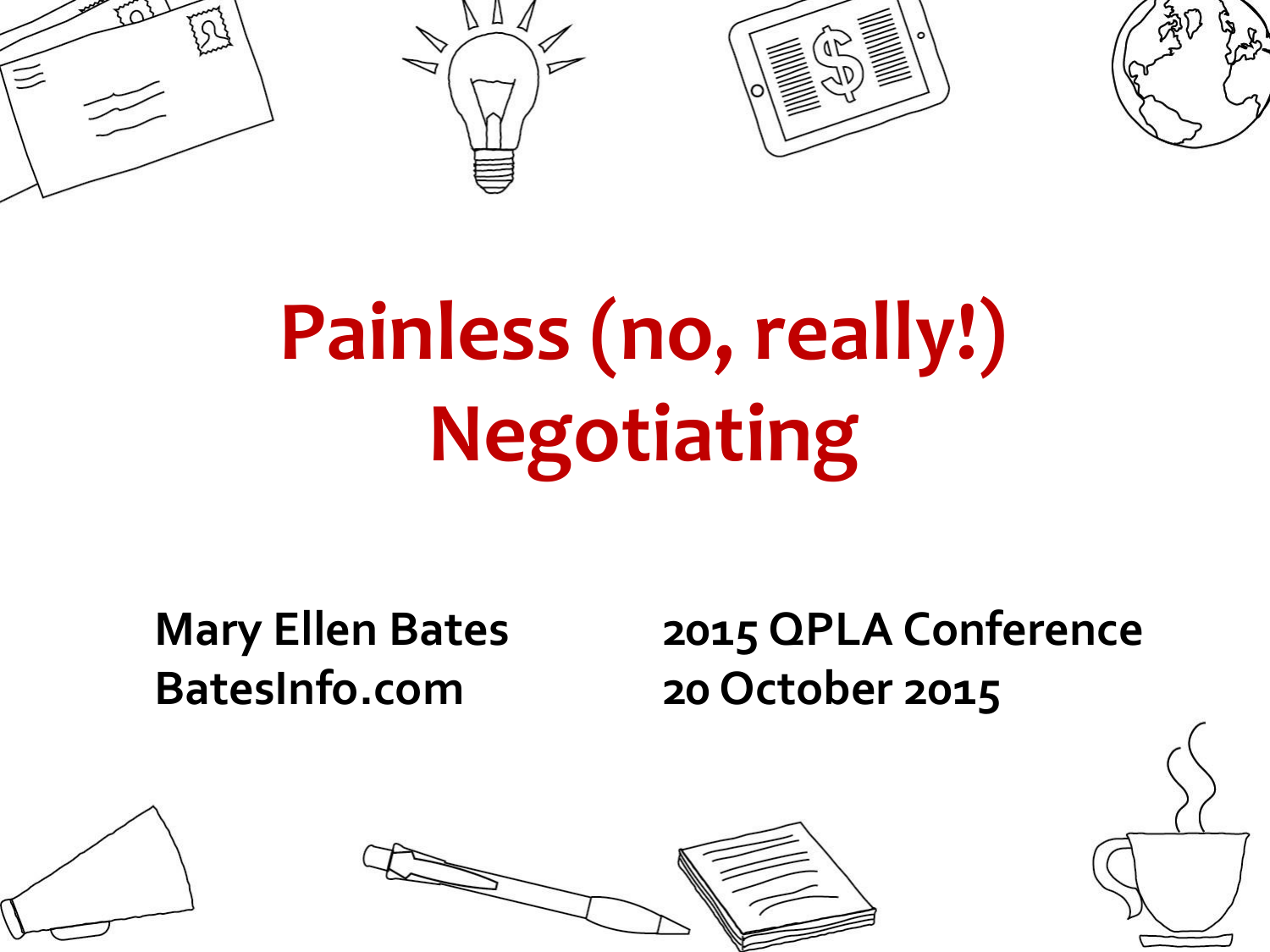# **What is negotiation?**



**BatesInfo.com**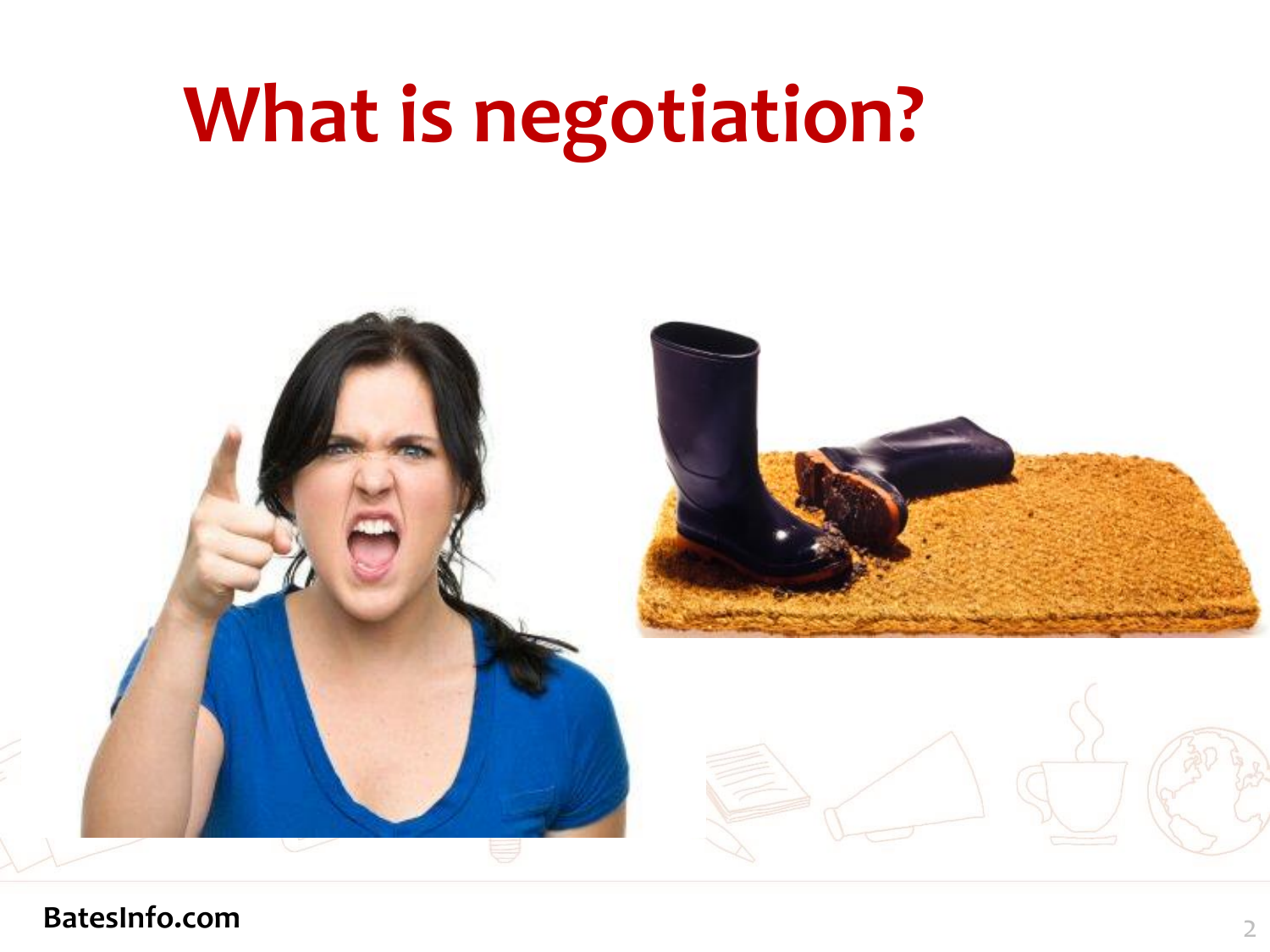## **Negotiation ≠ confrontation**

**It's not either/or**

### **Assertive ≠ aggressive**

### **Just show up!**



**BatesInfo.com**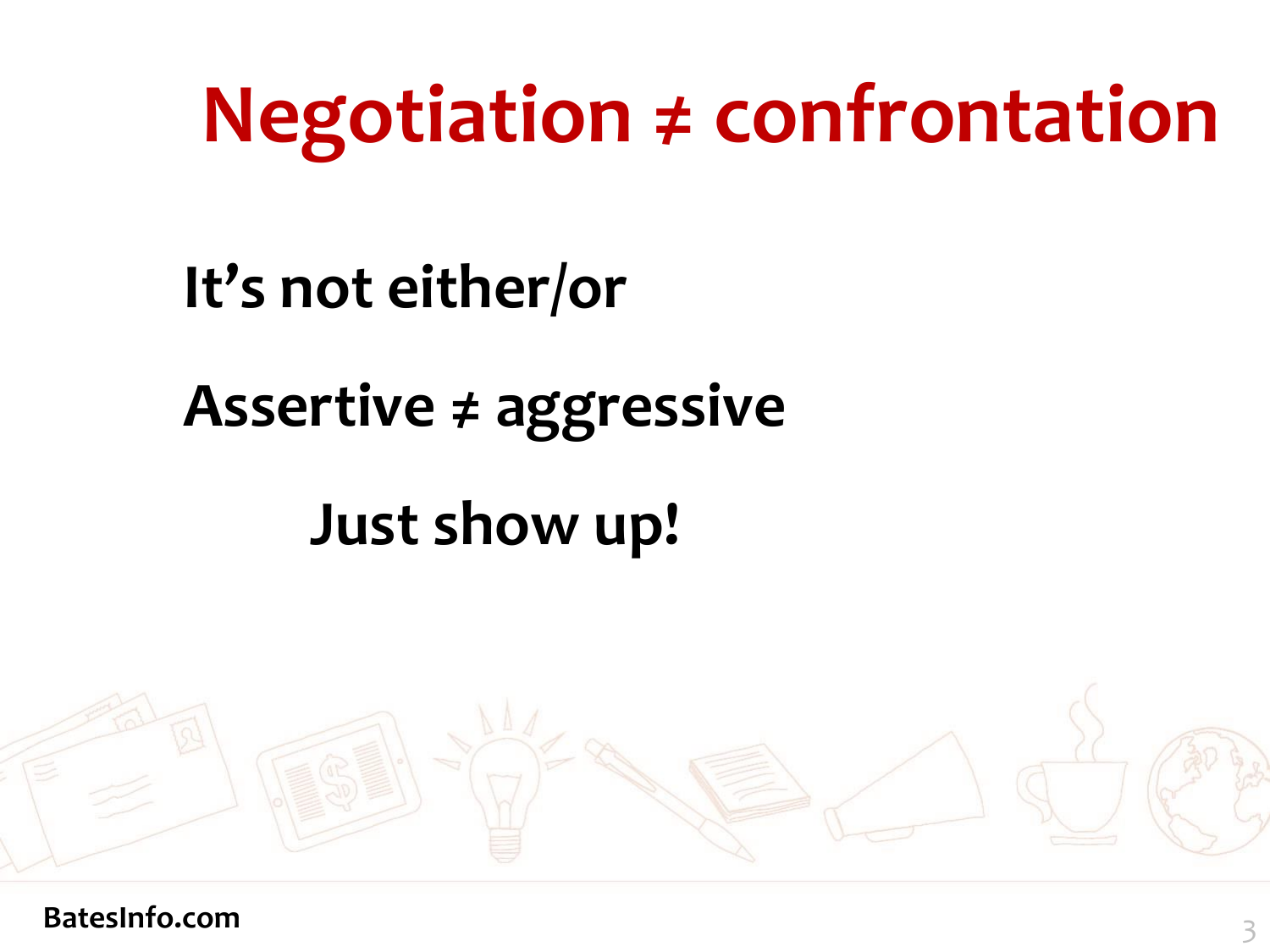# **5 Myths of Negotiation**

**Negotiation is a power struggle Compromise is weakness You have to look out for #1 Never show your cards You must be shrewd and cunning**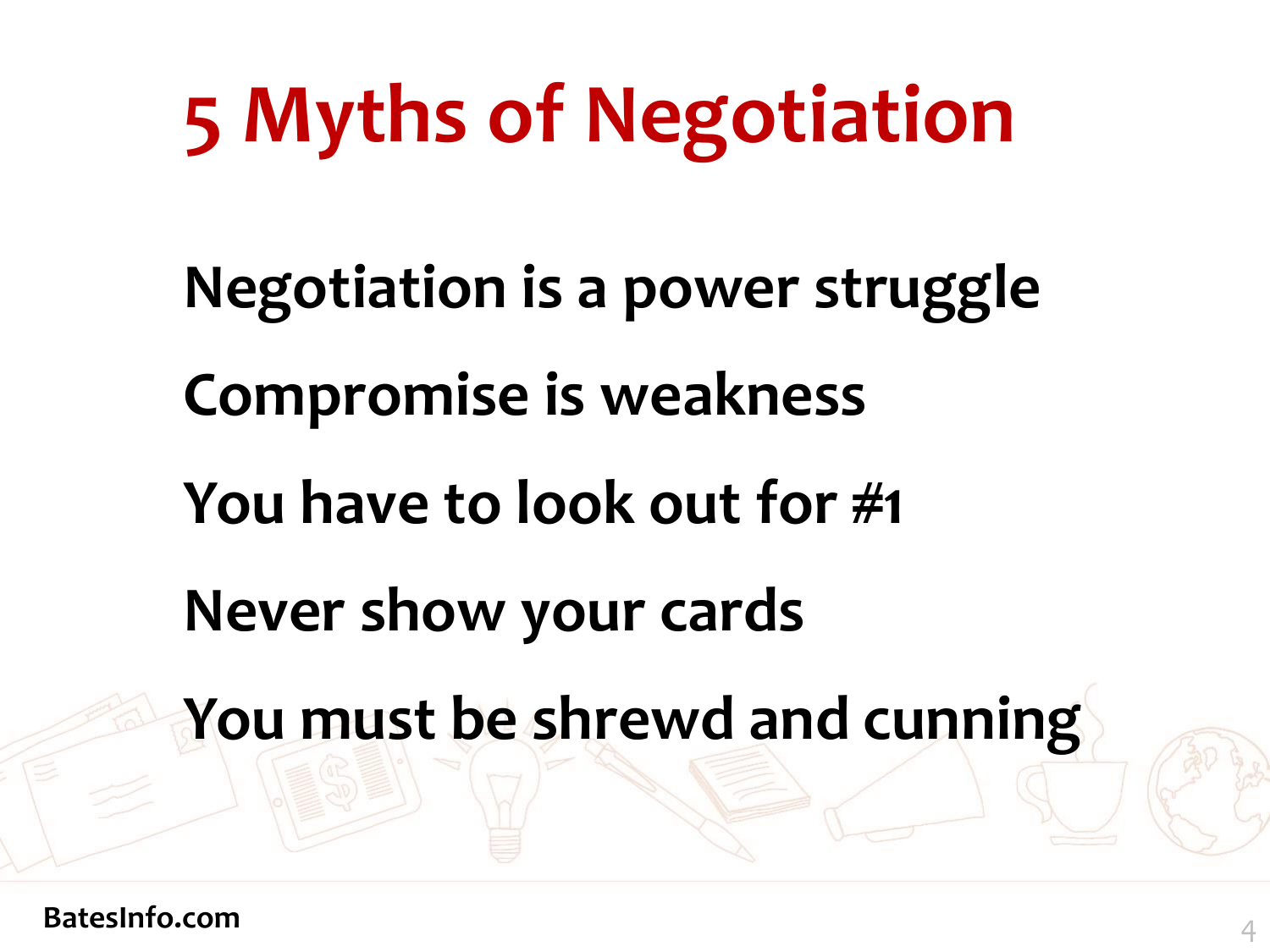# **Who is running your life?**



**BatesInfo.com**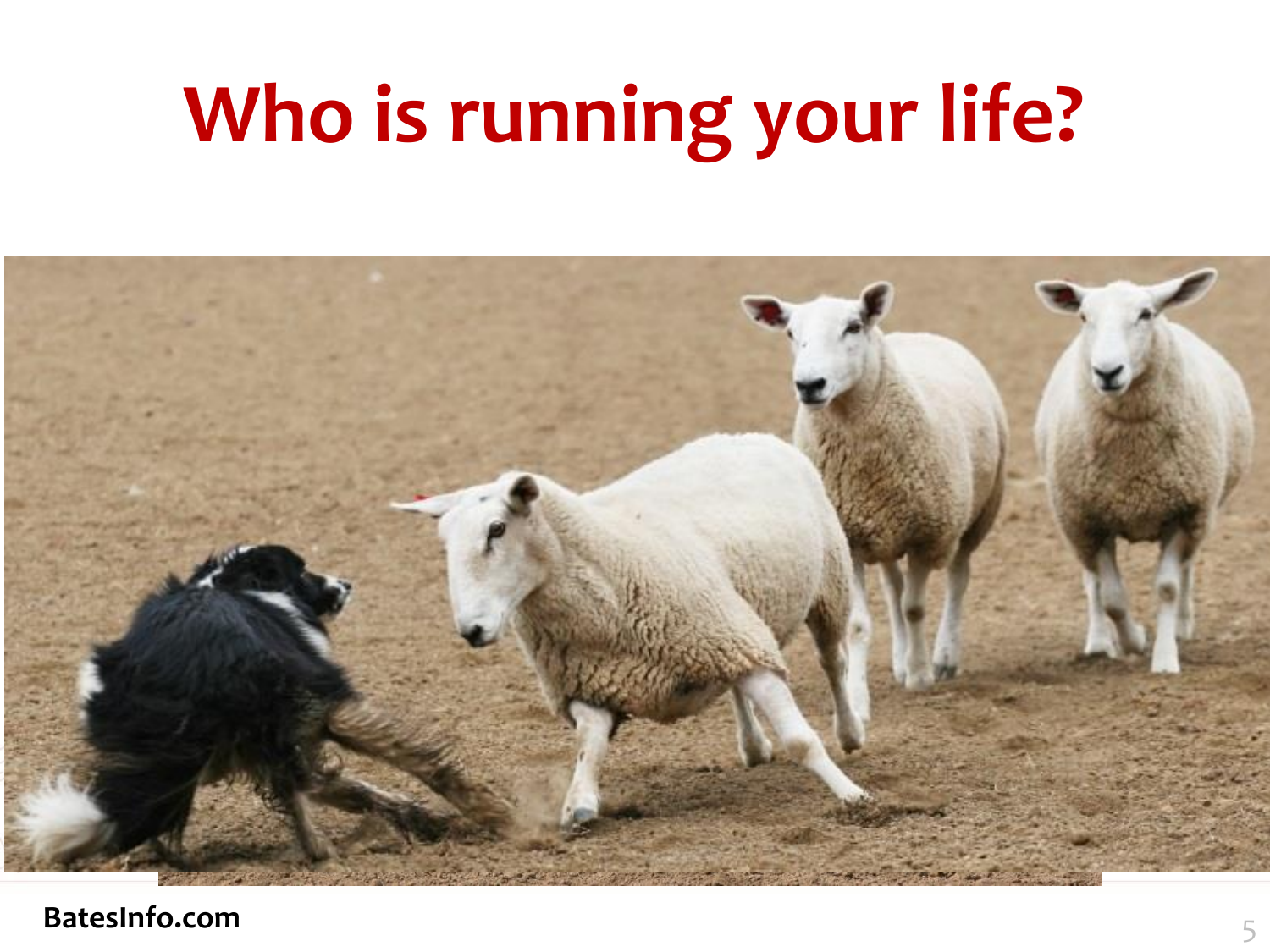# **'You're the boss'**



**Let the external world drive you 'I had no choice' 'He makes me so mad' 'I can't / I wish / if only...' 'My boss never lets me...' 'People take advantage of me'**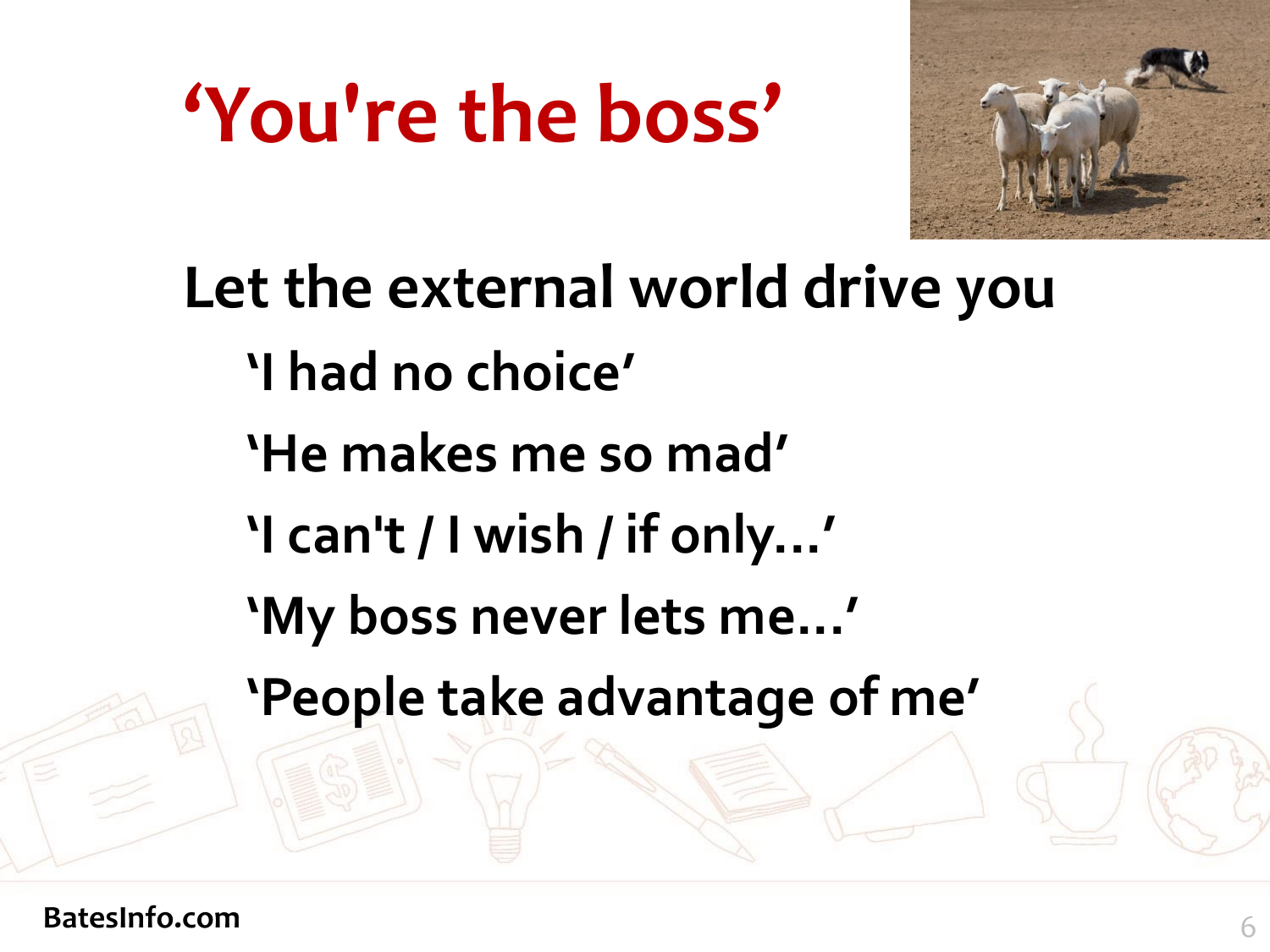# **'I'm the boss of me'**



#### **Let the external world drive you**

### **Own your power to affect your world 'I had no choice' 'I didn't look at all the alternatives'**

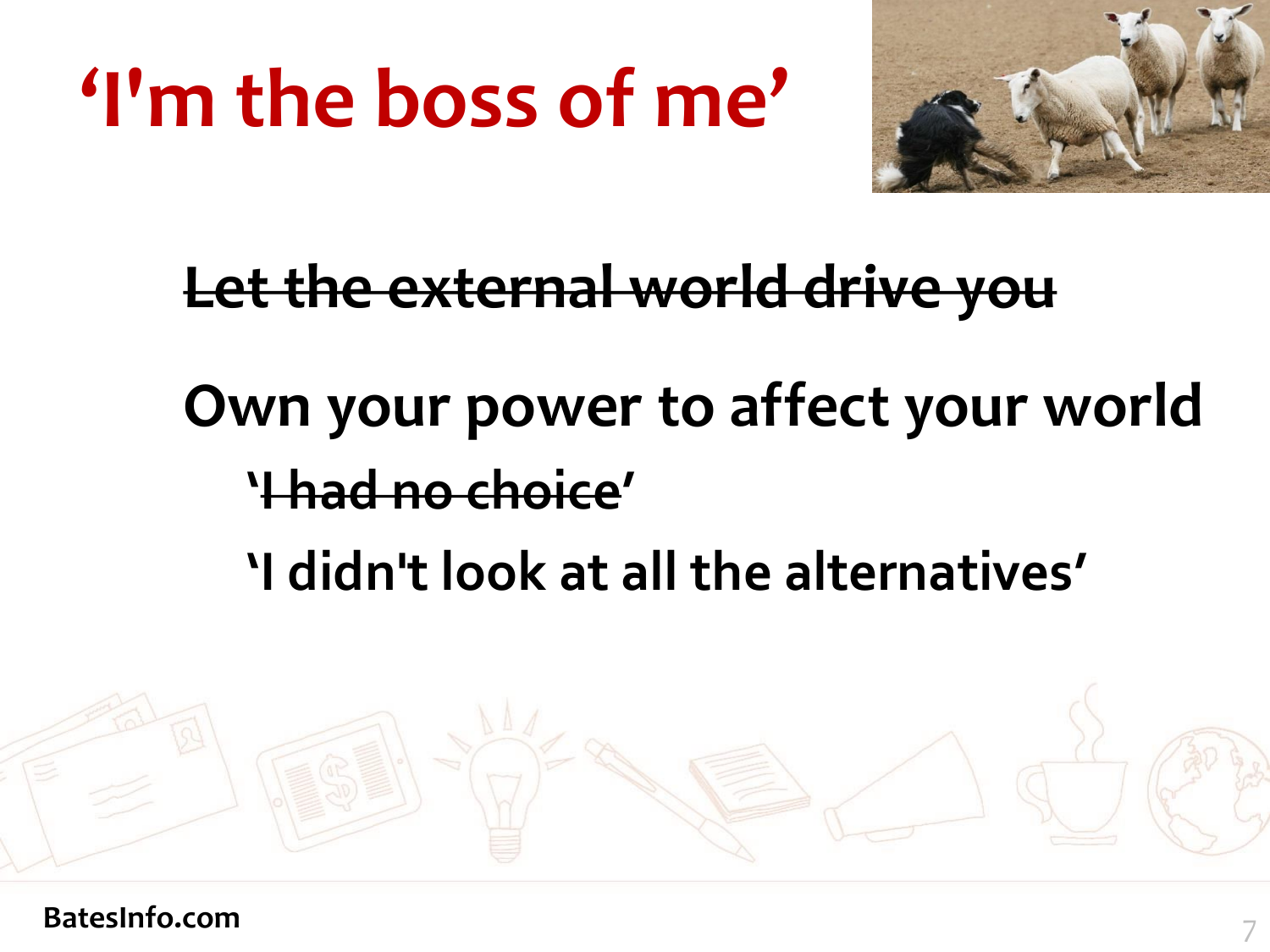# **'I'm the boss of me'**



**'He makes me so mad' 'I'm choosing to react angrily' 'I can't / I wish / if only...' 'What do I need to do to accomplish...?'**

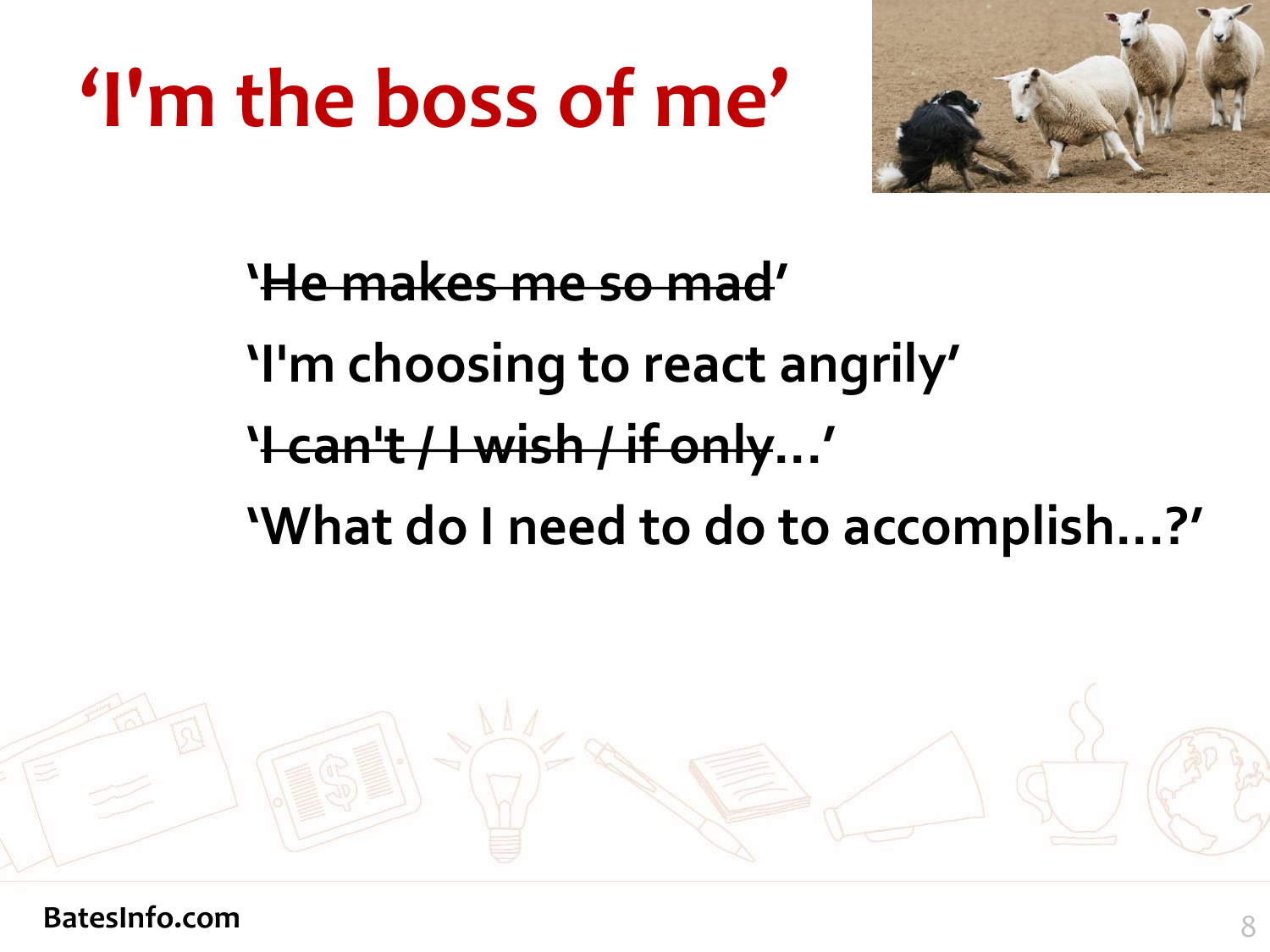# **'I'm the boss of me'**



**'My boss never lets me...'**

- **'I haven't yet negotiated with my boss about...'**
- **'People take advantage of me' 'Thanks for asking; I can't do that right now.'**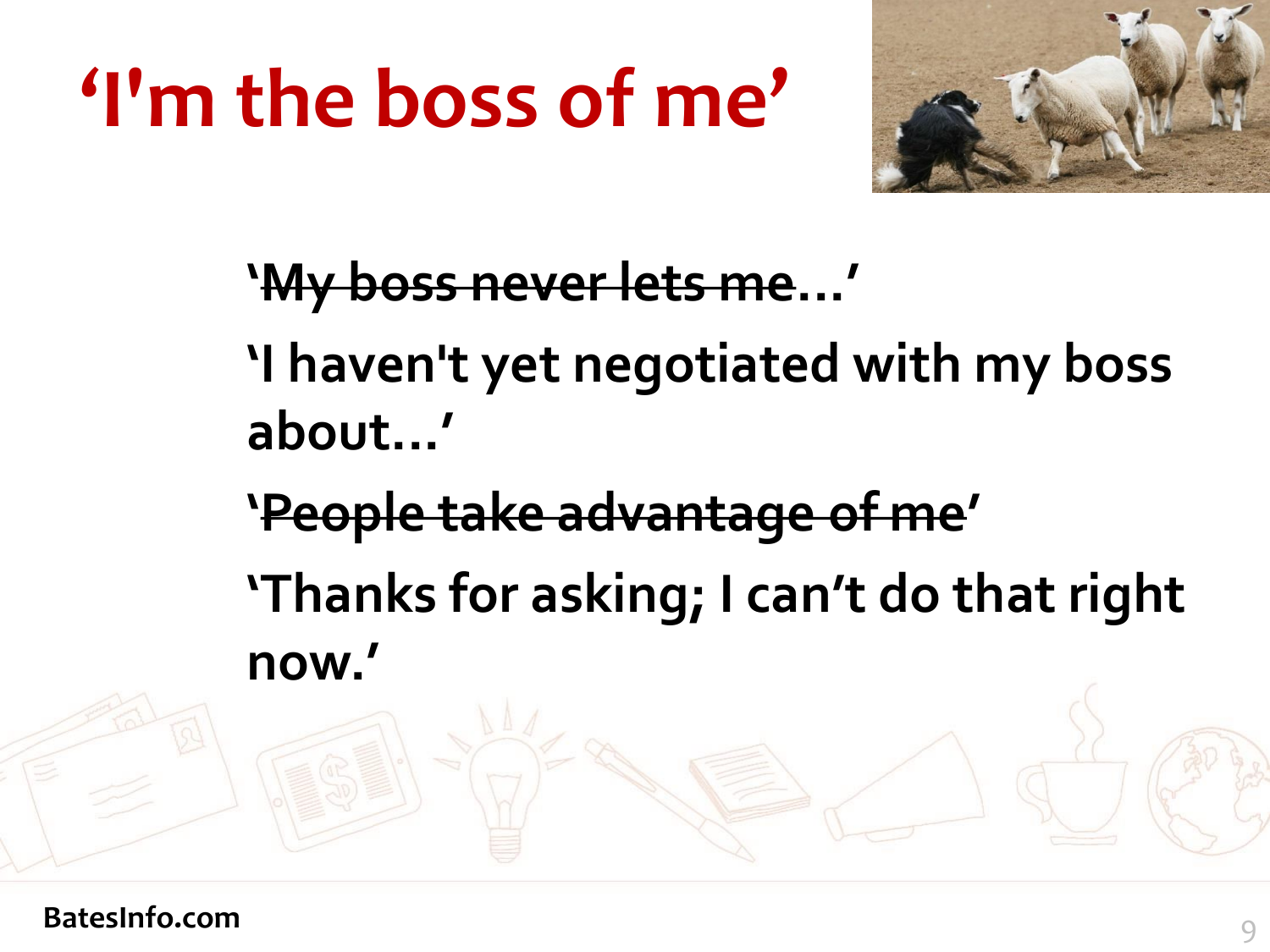# **Negotiate from abundance**

#### **It's never a zero-sum game**

#### **There's always a larger pie**

### **Shift from worst-case to best-case thinking**

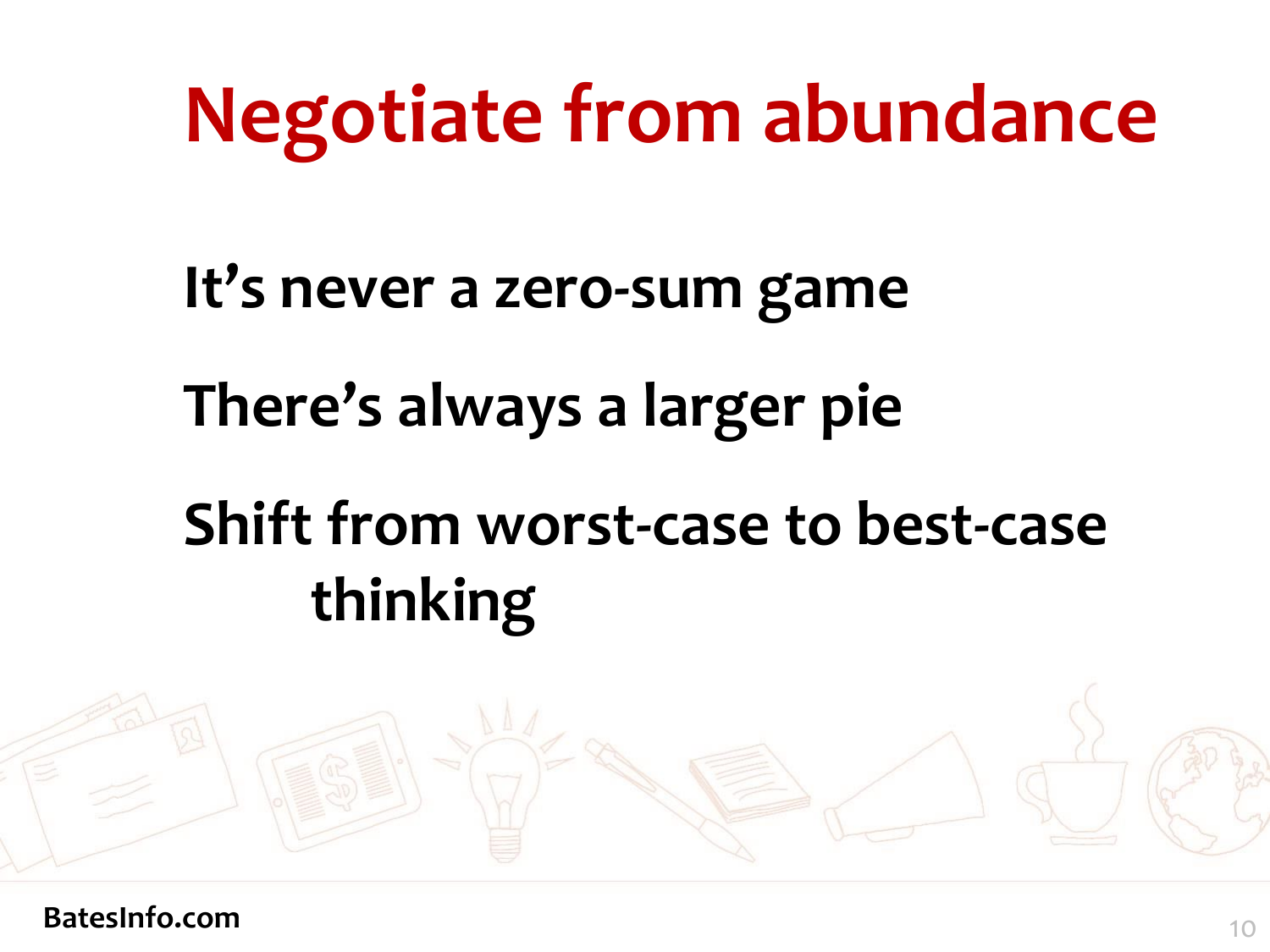# **Focus on results you both want**

### **Interest-based rather than positionbased discussion**

### **Aim for what's ideal, not what you'll settle for**

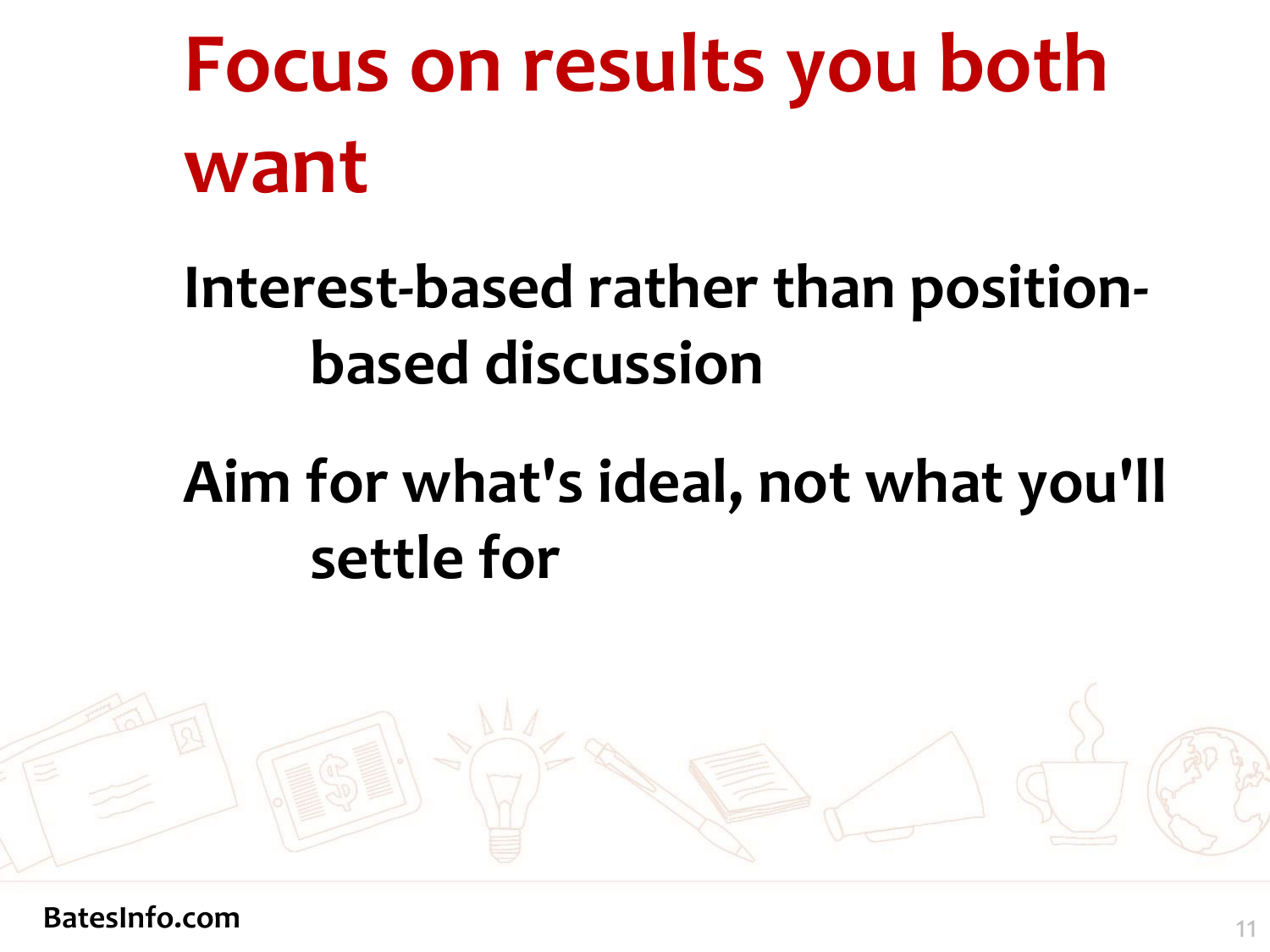## **Focus on now, not history**

#### **Current situation, not what got you there**

### **Focus on the problem, not each other**

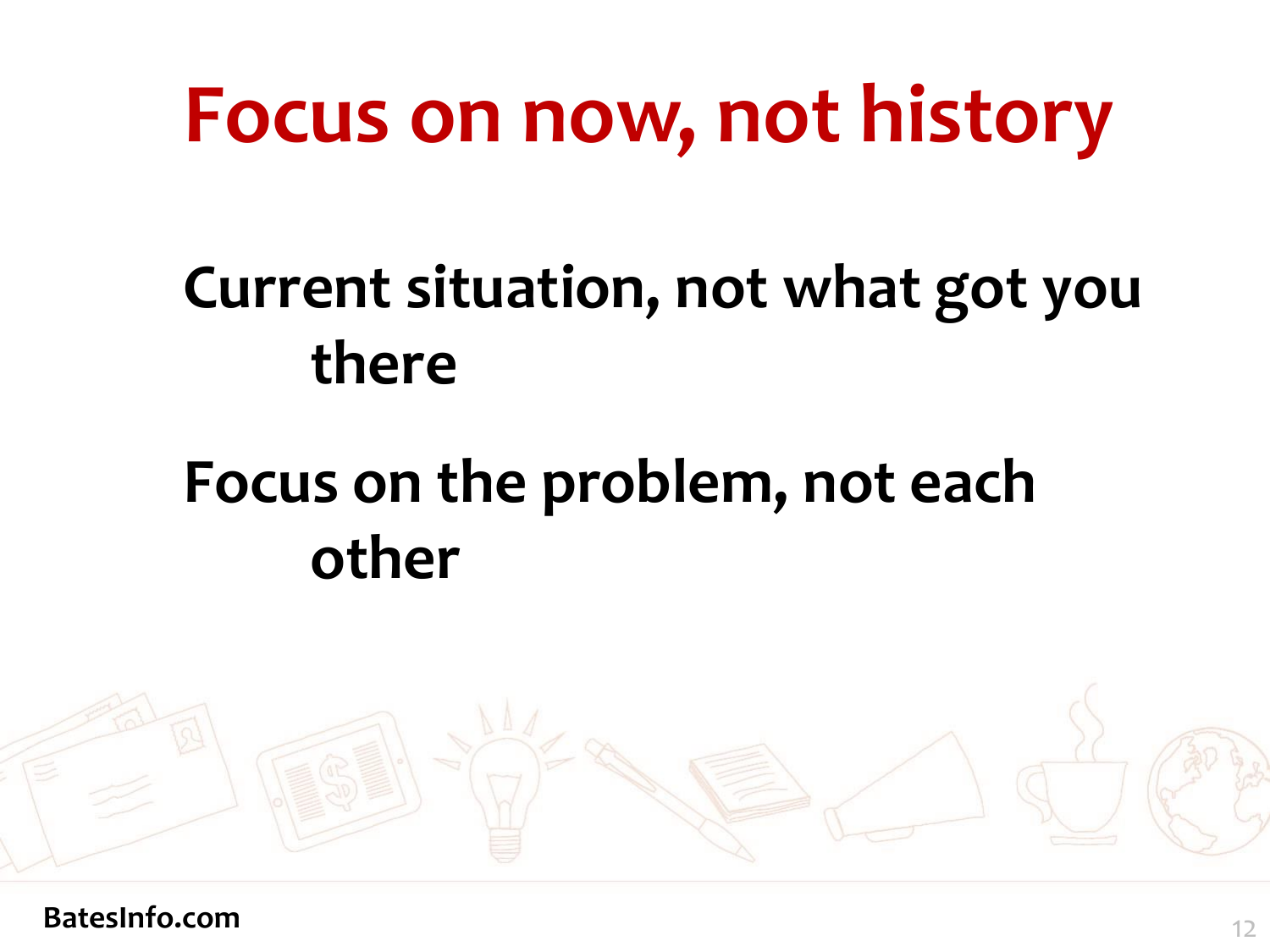## **Ask more questions!**

### **Do you know everything you need to know about the situation?**

#### **What else do you need to know?**

### **How could you add more value?**

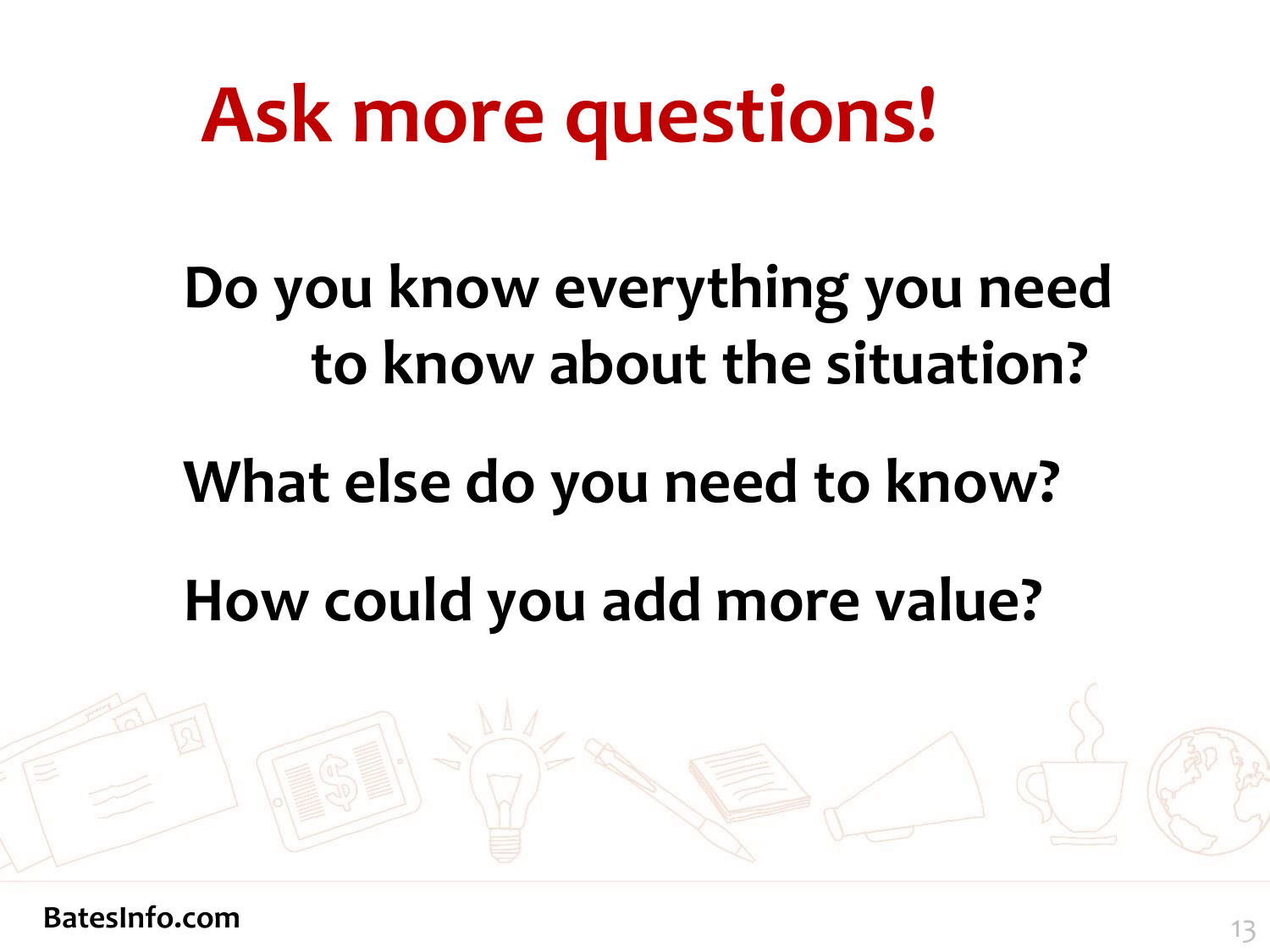# **Know when you have leverage**

**When offered job or promotion 'Hmmmm, the figure I was expecting was closer to \$X. Could you walk me through how you arrived at \$Y?'**

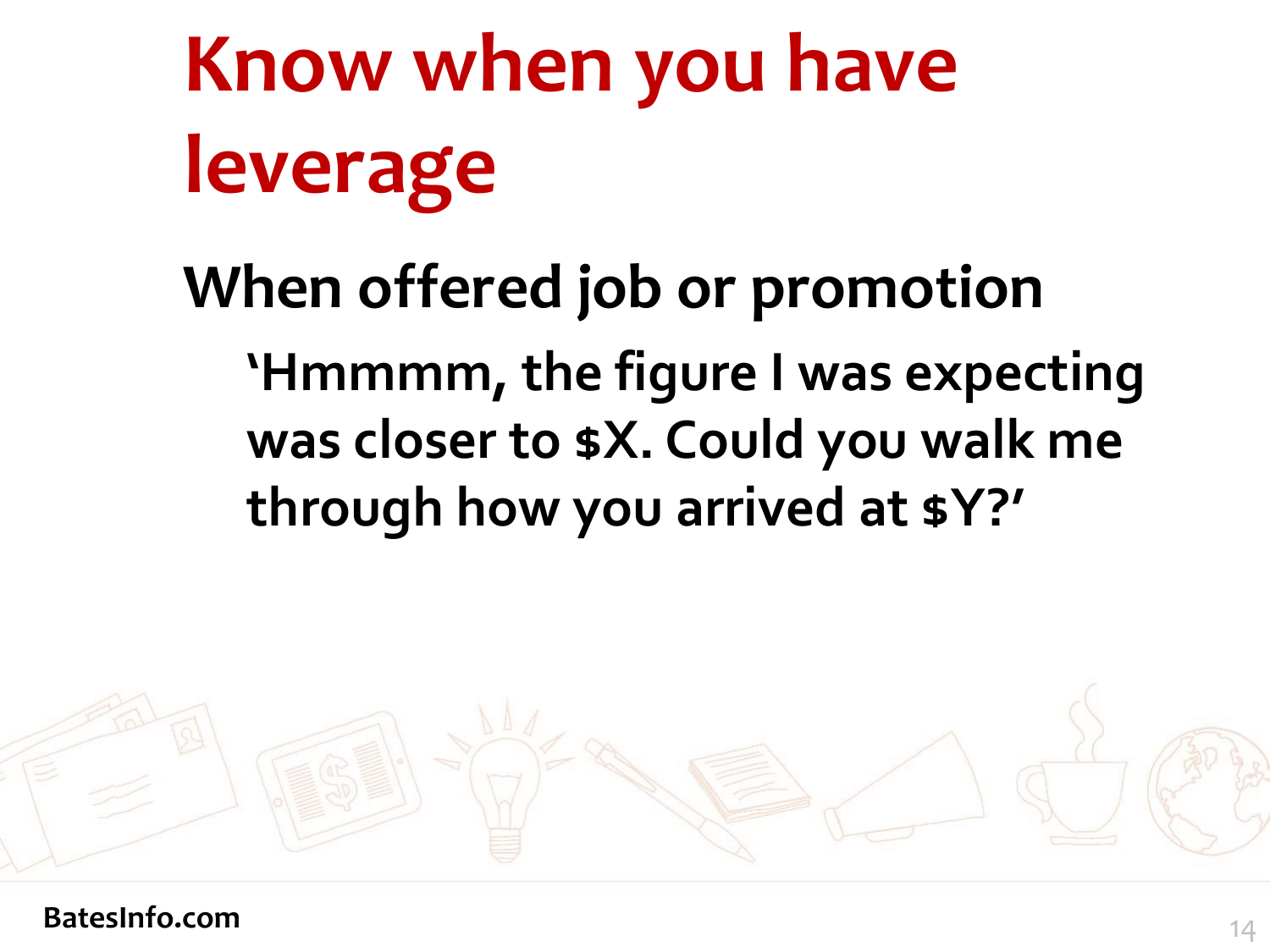# **'No' isn't always 'NO'**

### **'No' just means 'give me a reason to say yes'**

#### **What else can you offer?**



**BatesInfo.com**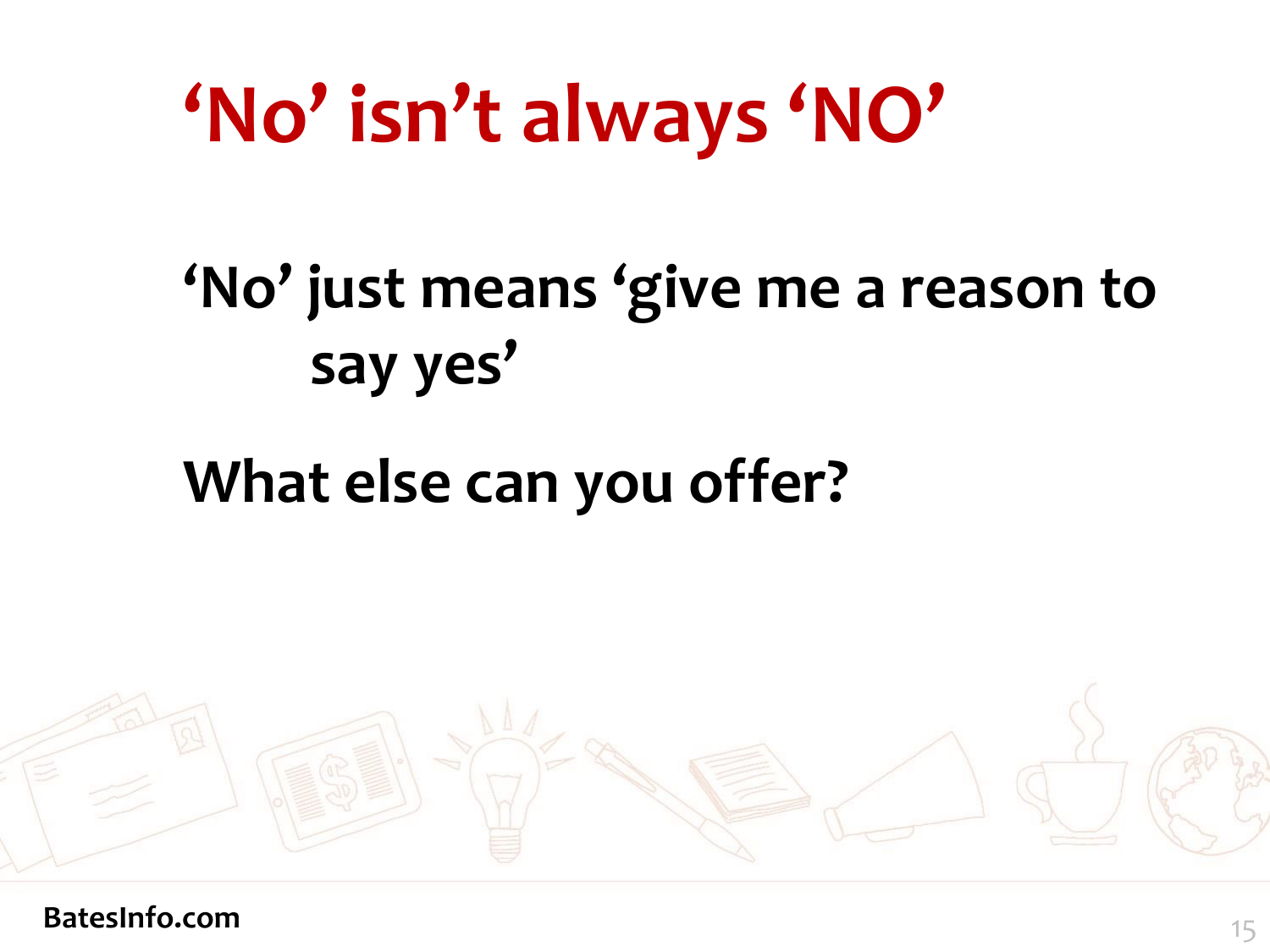## **Be able to walk away**

#### **Never invest more than you can leave on the table**

### **Listen to your gut**

### **Stop caring about the outcome**

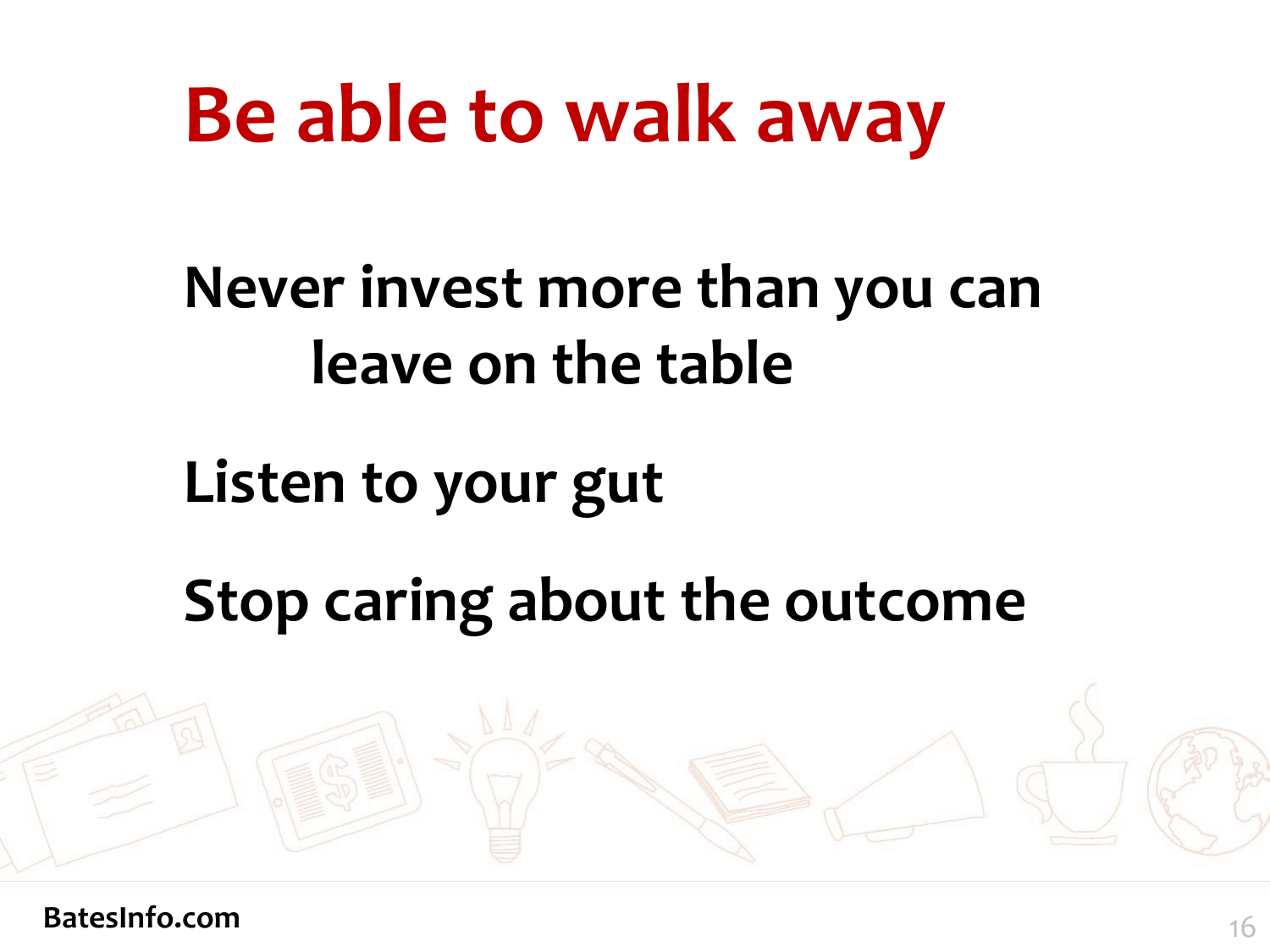## **Leave ego at the door**

### **Mad? Scared? Feeling like a victim? Deep breath. And another.**

### **Take counterpart's perspective Maybe they're not evil after all!**

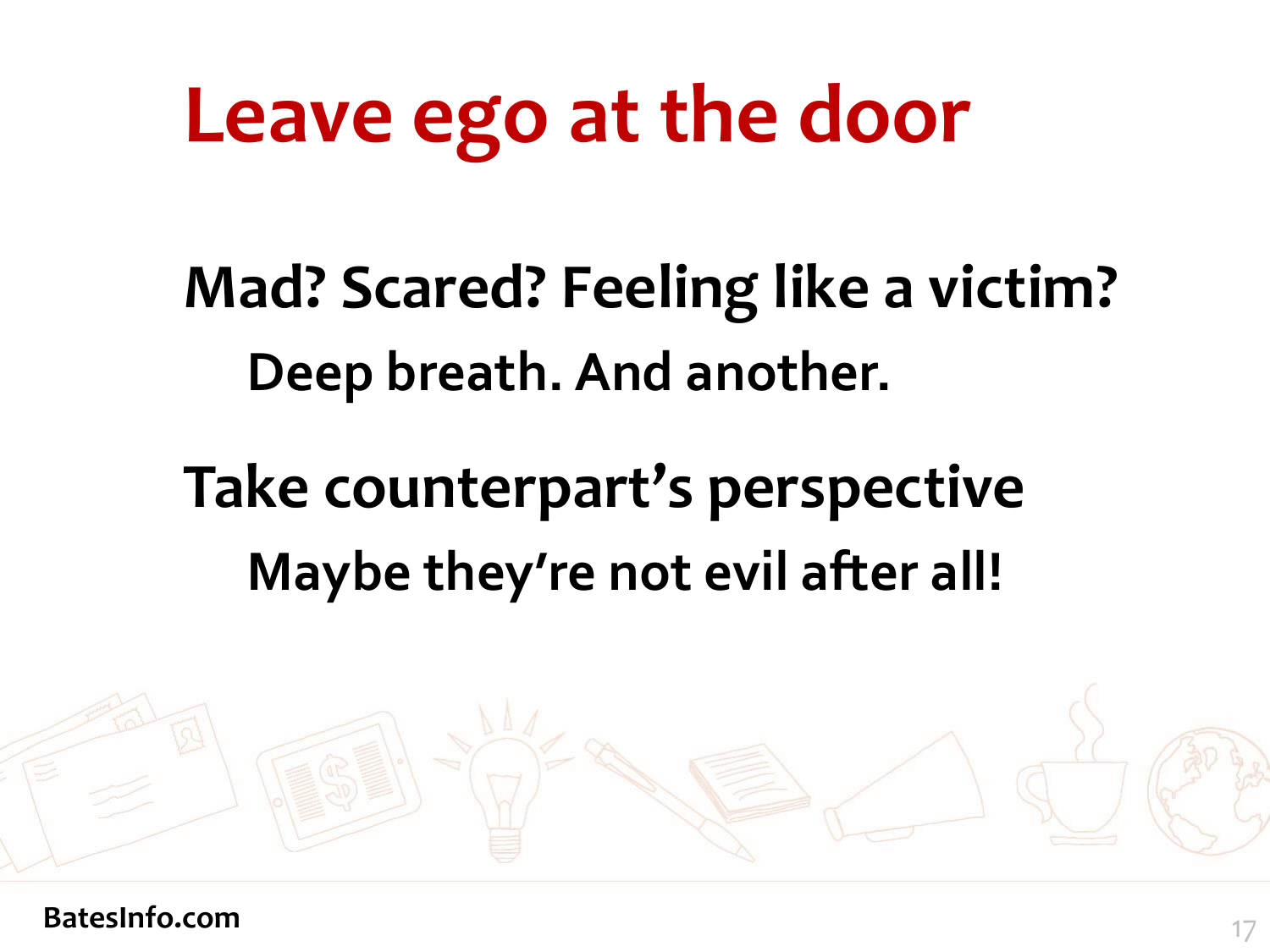# **De-fuse negotiation anxiety**

**Create situation to succeed 'Can I have it for free?' doesn't count How can you solve counterpart's problem?**

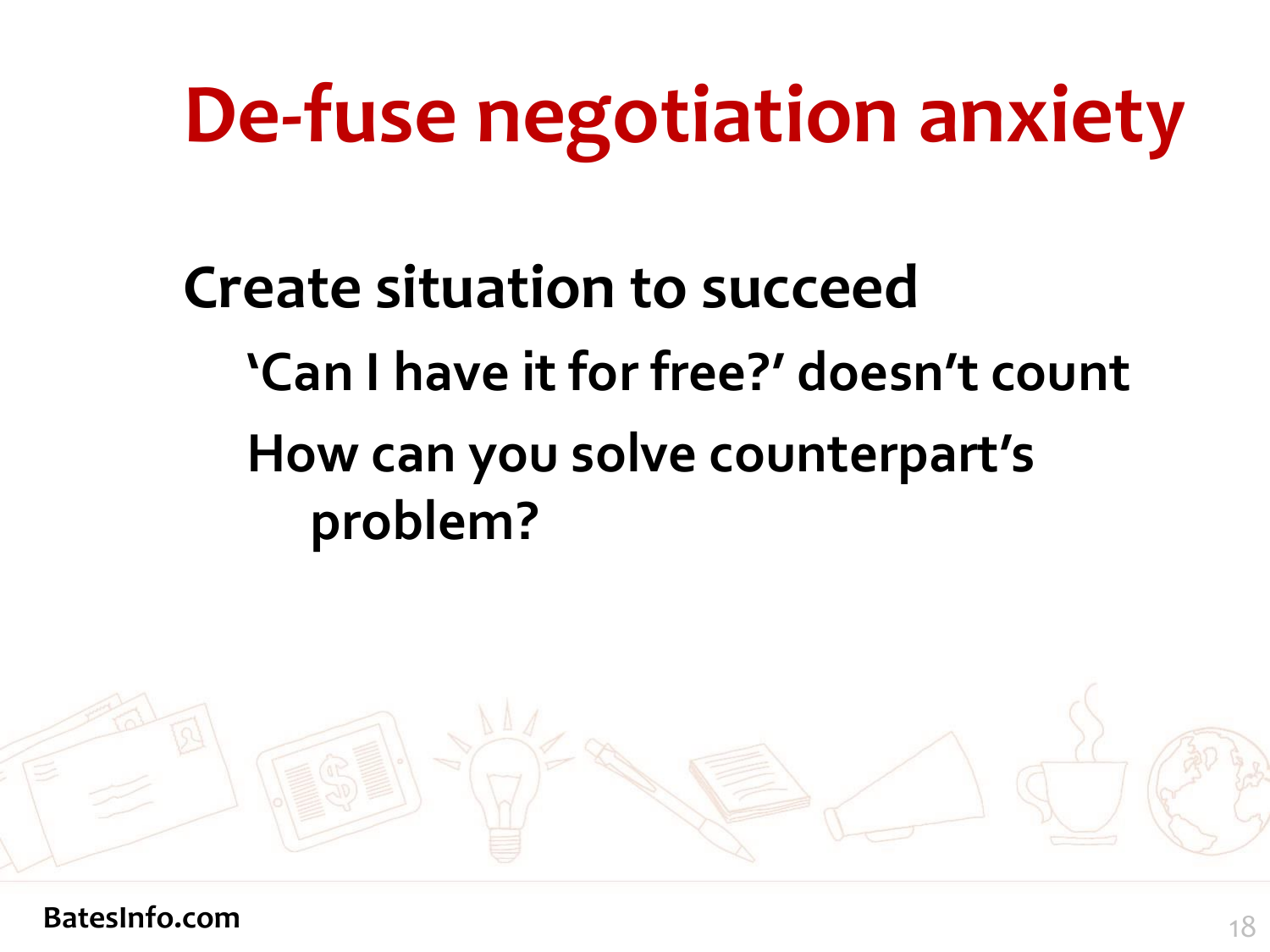## **It's business, not personal**

#### **...even when it's personal!**

#### **You are your own best advocate.**

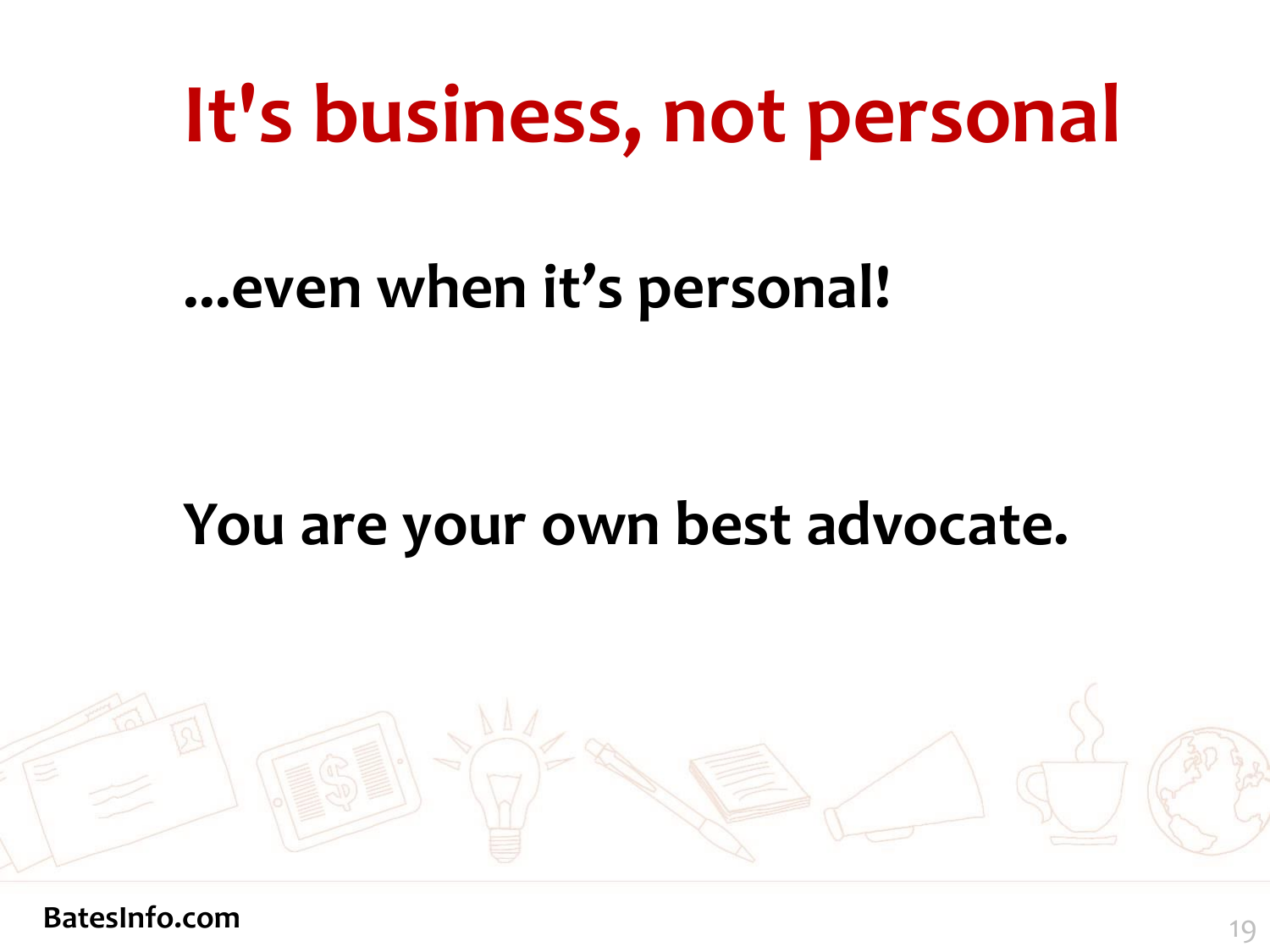## **Your assignment**

#### **In the next week, negotiate something**

#### **Did you survive the ordeal?**

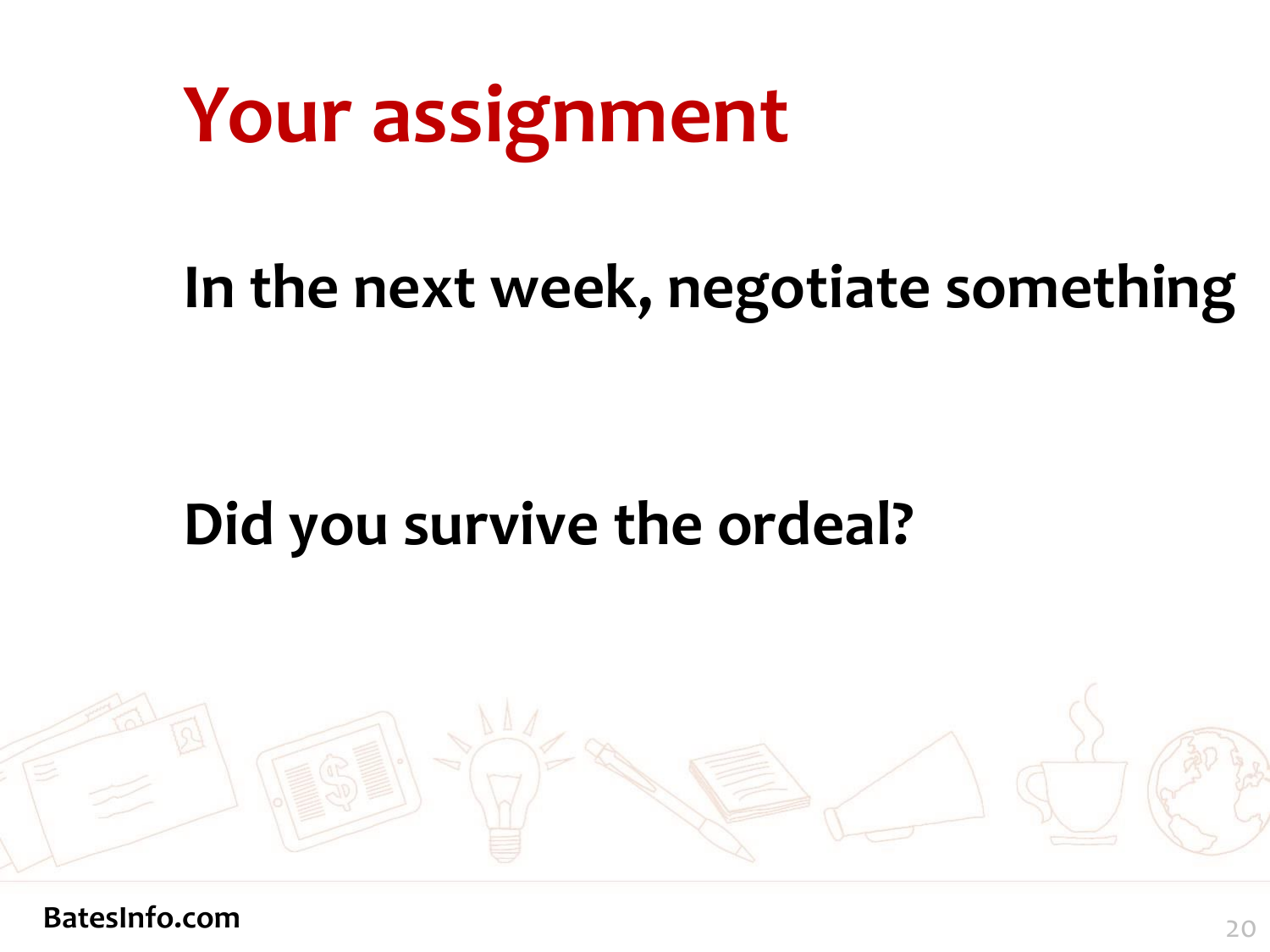